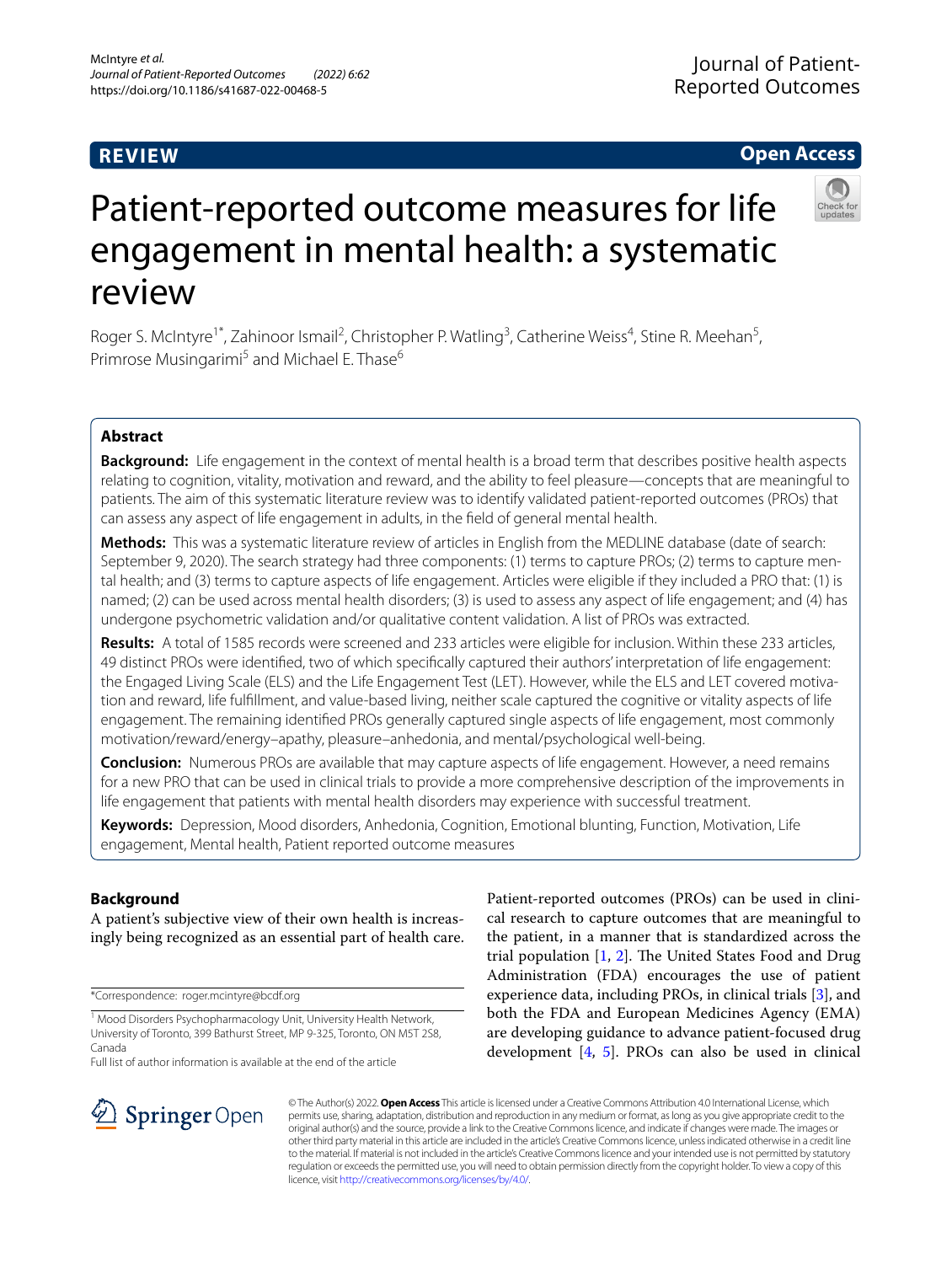practice to monitor patient progress and to assess treatment benefts [\[2\]](#page-8-1).

In mental health, there are numerous PROs that can measure patient well-being, quality of life, treatment satisfaction, patient needs, and the therapeutic relationship  $[6-8]$  $[6-8]$ . There remains a need for PROs that can measure other concepts that are meaningful to patients, such as 'life engagement'.

In the context of mental health, a conceptual framework for patient life engagement has been developed by Weiss et al., with the objective of better defning and capturing meaningful patient functional outcomes including life fulfllment, well-being, and participation in valued and meaningful activities  $[9, 10]$  $[9, 10]$  $[9, 10]$  $[9, 10]$ . The life engagement concept includes positive health aspects relating to cognition (including 'hot' cognition, i.e., cognition colored by emotion), vitality, motivation and reward, and the ability to feel pleasure, and was developed based on transcripts from patient interviews and discussion with a panel of expert psychiatrists  $[9]$  $[9]$  $[9]$ . The rationale for developing the framework was that health care professionals and patient call centers had provided unsolicited feedback to a drug manufacturer describing benefts of a depression treatment that were not fully captured by existing terminology. Specifcally, in the new framework, life engagement is split into four domains: emotional (afect/mood), physical (energy), social (interest), and cognitive (alertness/thinking). The framework was validated in a separate study, in which 20 patients with major depressive disorder (MDD) were interviewed and asked to describe how they felt when engaged with life  $[11]$  $[11]$  $[11]$ . The patients' defnitions and experiences were consistent with the four domains of Weiss et al., suggesting that the framework successfully captures the concept of life engagement, and that the concept resonates with patients. In an online survey, patients with mental health disorders (depression or bipolar disorder) listed aspects of life engagement, such as being proactive, returning to activities that they used to enjoy, and being able to maintain concentration on activities, among the top indicators of treatment efectiveness [[12](#page-8-10)].

The concept of life engagement overlaps with, but is not fully captured by, other concepts in mental health. For example, life engagement incorporates improvement of anhedonia (which comprises motivational and consummatory aspects  $[13]$  $[13]$ ) and apathy (which comprises behavior/cognition, emotion, and social interaction dimensions  $[14]$  $[14]$  $[14]$ )—important treatment targets in mental health [\[15](#page-8-13), [16\]](#page-8-14). However, anhedonia and apathy alone do not describe the aspects of life engagement relating to attention, alertness, and clarity of thought [[9\]](#page-8-7). Similarly, quality of life (defned by the World Health Organization as an individual's perception of their position in life in the context of the culture and value systems in which they live and in relation to their goals, expectations, standards and concerns [\[17](#page-8-15)]) and mental well-being (which refers to an individual's ability to develop their potential, work productively and creatively, build strong and positive relationships with others and contribute to their community  $[18]$  $[18]$ ) do not fully capture the energy and alertness aspects of life engagement.

It is not clear if any PROs exist that are ft for purpose to measure life engagement in clinical trials or in clinical practice. The aim of this systematic literature review (SLR) was to identify validated PROs that can assess any aspect of life engagement in adults, in the feld of general mental health, in order to answer the question: can the life engagement framework be evaluated in research and/ or clinical practice using existing tools?

#### **Methods**

An SLR was conducted to search for eligible PROs relating to life engagement. The search strategy and inclusion criteria were specifed in advance and documented in a protocol.

## **Eligibility criteria**

Reports were considered eligible if they described studies in adults in any mental health area, including mental health symptoms in a non-clinical sample. The outcomes of each study must have included a PRO that (1) was named (i.e., not a one-off questionnaire or visual analogue scale); (2) could be used across mental health disorders (i.e., it was not for a specifc disease); (3) was used to assess any aspect of life engagement; and (4) had undergone psychometric validation (e.g., criterion validity, construct validity) and/or qualitative content validation [[19,](#page-8-17) [20\]](#page-8-18). Any study type, with or without an intervention and comparator, was permitted. Reports must have been published in English.

#### **Search strategy**

The search strategy had three components:  $(1)$  terms to capture articles that include one or more PROs; (2) terms to capture articles in general mental health; and (3) terms to capture articles covering life engagement. The terms to capture life engagement were developed in pairs such that each aspect of life engagement had both a positively and negatively valenced descriptor (e.g., engaged–disengaged; pleasure–anhedonia; motivated–aimless). Studies were identifed by searching the MEDLINE/PubMed database (which covers the period, 1964–present) using the following terms: ("patient-report\*" OR "patientrated" OR "self-report\*" OR "self-rated" OR "selfevaluation") AND (scale OR measure OR instrument OR tool) AND ("mental health" OR psychiatry) AND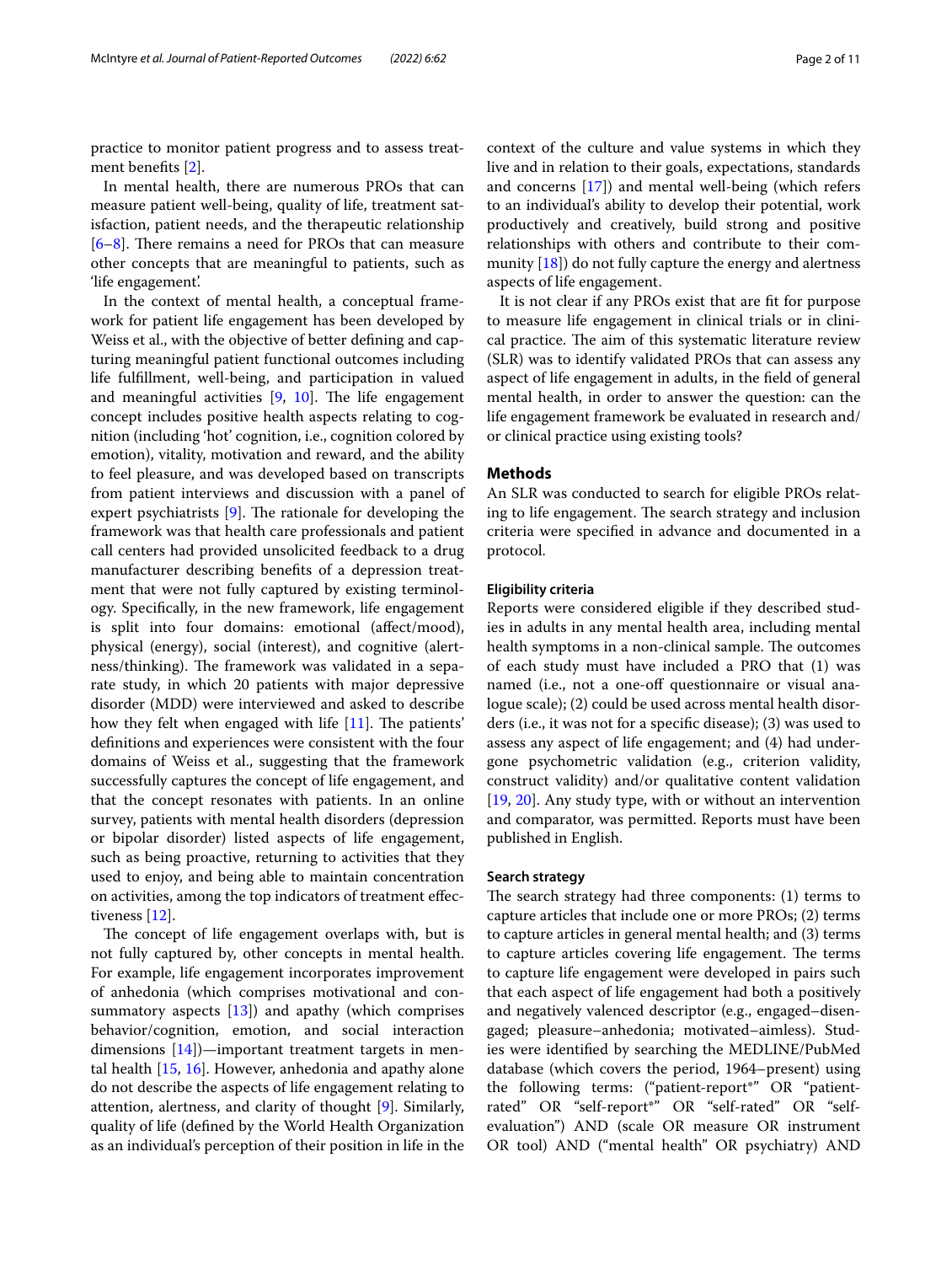(engag\*[title] OR motivat\*[title] OR reward\*[title] OR enthusias\*[title] OR passion\*[title] OR efort[title] OR pleasur\*[title] OR "well-being"[title] OR energiz\*[title] OR arous\*[title] OR connected\*[title] OR attent\*[title] OR alert\*[title] OR calmness[title] OR calm[title] OR ataraxi\*[title] OR disengag\*[title] OR aimless[title] OR apath\*[title] OR laziness[title] OR lazy[title] OR anhedoni\*[title] OR disafection[title] OR letharg\*[title] OR disconnected\*[title] OR indiferen\*[title] OR inattent\*[title] OR excit\*[title] OR ruminat\*[title] OR unsettl\*[title] OR initiative[title] OR ambitio\*[title] OR relax\*[title] OR incent\*[title] OR passive[title] OR disinterest\*[title] OR detach\*[title]). During development of the protocol, the search strategy was tested to confrm that it captured two known PROs (the Temporal Experience of Pleasure Scale and the Snaith–Hamilton Pleasure Scale).

No language or date restrictions were applied to the electronic search, and all article types were eligible. The search was performed on September 9, 2020, by CPW.

#### **Study selection**

First, retrieved records were screened based on their titles and abstracts, and excluded if: (1) not in English; (2) in a non-mental health topic; (3) in children or adolescents; (4) it was clear from the abstract that the article did not contain a PRO; (5) it was clear from the abstract that the article contained only a disease-specifc PRO or PRO for a non-life engagement topic.

Second, full-text articles were retrieved and excluded if: (1) the article did not contain a PRO, or contained only unnamed PROs; (2) the article contained only diseasespecifc PROs and/or PROs for non-life engagement topics, or where questions were about a specifc task/activity (e.g., sport). The scope of the SLR was full scales, not subscales or individual items. With regard to 'well-being', this was applied in the context of positive mental health (i.e., psychological and social well-being) [[21\]](#page-9-0), as opposed to physical well-being/health. Satisfaction with life was not included in the search terms, but these PROs were included because satisfaction with life is related to the concept of life engagement.

Eligibility assessment was performed by a single reviewer (CPW).

## **Data extraction**

PRO names were extracted from eligible articles by a single reviewer (CPW). Based on this shortlist of PROs, further research was conducted and articles were excluded if: (1) no psychometric or qualitative content evaluation was available for the PRO; or (2) no English language version of the PRO was available.

Since the purpose of the review was to generate a list of PROs, no study outcomes were extracted and no bias assessment was necessary. The number of eligible articles in which each PRO appeared was counted.

## **Results**

A total of 1585 records were screened, and 233 articles were eligible for inclusion (Fig. [1](#page-3-0)). Within these 233 articles, a total of 49 distinct PROs were identifed (Table [1](#page-4-0)). In addition, the SLR identifed two prior reviews of 'wellbeing' scales (using a very broad defnition of well-being that included quality of life, physical well-being, and health), which found 99 and 60 PROs respectively [\[6](#page-8-5), [7\]](#page-8-19).

# **General themes**

Of the 49 identifed PROs, two specifcally captured their respective authors' interpretation of life engagement (Engaged Living Scale and Life Engagement Test). In addition, three PROs captured engagement in the context of work/occupations. The remaining PROs generally captured single aspects of life engagement, rather than multiple aspects; most commonly motivation/reward/ energy–apathy, pleasure–anhedonia, and mental/psychological well-being (Table [1](#page-4-0)).

The three most frequently identified PROs were specifc measures of pleasure/anhedonia: the Revised Chapman Physical and Social Anhedonia Scales (appeared in 36 eligible articles), the Snaith–Hamilton Pleasure Scale (33 articles), and the Temporal Experience of Pleasure Scale (29 articles).

Many PROs appeared in eligible articles just once (20/49; 40.8%). The majority of PROs appeared  $\leq$  3 times (32/49; 65.3%).

#### **Descriptions of selected PROs**

Of the 49 identifed PROs, the ten judged by the authors as most relevant to life engagement are described in more detail below. These ten scales (an arbitrary number) were singled out for more detailed descriptions because they include items that can measure multiple aspects of life engagement.

#### *Engaged Living Scale (ELS)*

The ELS  $[22]$  $[22]$  $[22]$  measures engaged living in the context of acceptance and commitment therapy (ACT). ACT is a form of cognitive behavioral therapy that aims to enhance a person's acceptance of negative emotions, memories, and thoughts, so that they might engage in valued life activities. The ELS comprises 16 items across two subscales: Valued living (ten items, e.g., "I have values that give my life more meaning", "I know what motivates me in life"); and Life fulfllment (six items, e.g., "I live the way I always intended to live", "I am satisfed with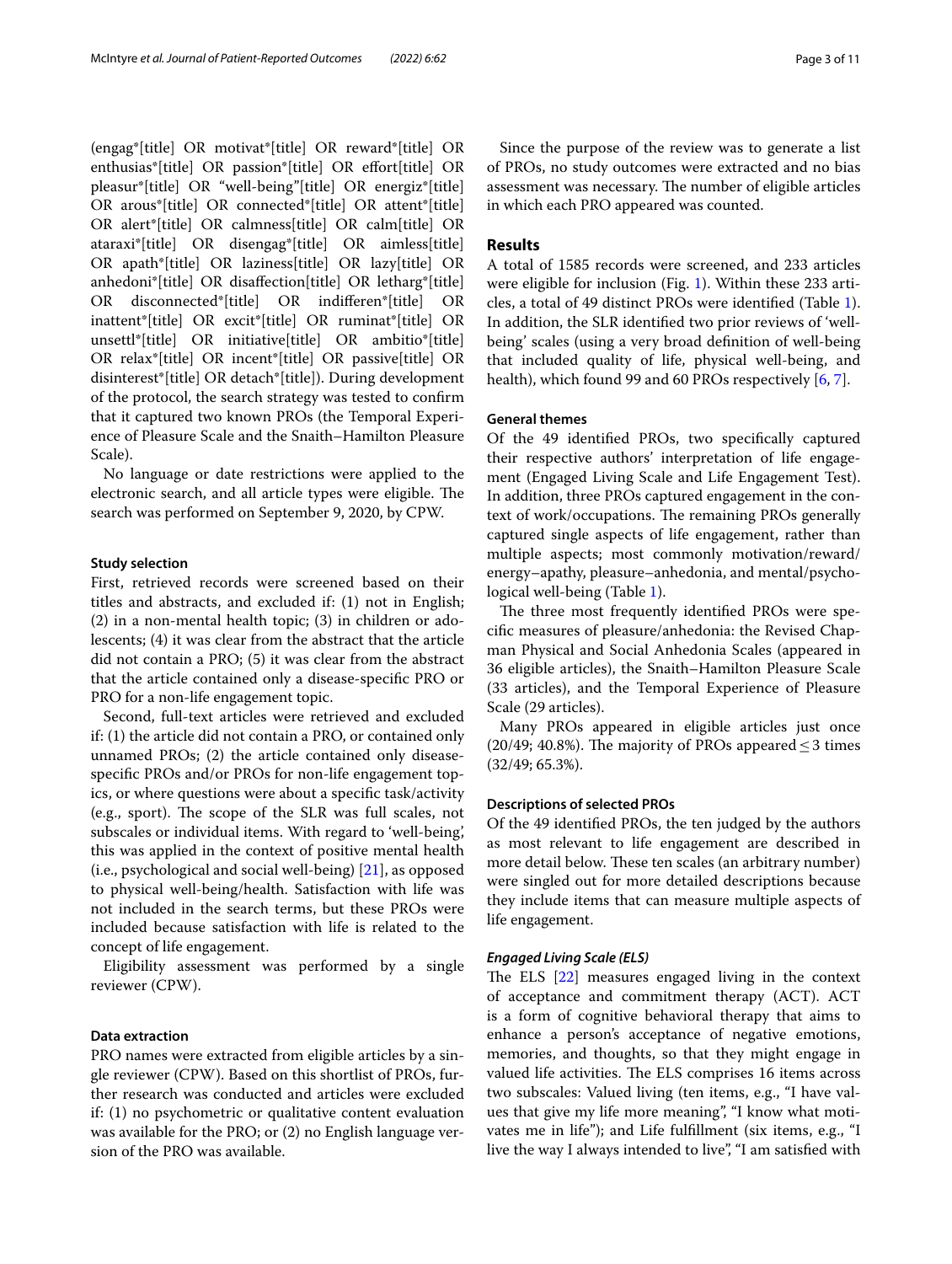

<span id="page-3-0"></span>how I live my life"). Items are scored on a 5-point scale, from 1 (completely disagree) to 5 (completely agree). A total score and subscale scores are obtained by summing the item scores.

In a general non-clinical sample, and in a sample with chronic pain, the ELS showed good internal consistency (Cronbach's  $\alpha = 0.90 - 0.91$ ) and construct validity, correlating with outcomes including psychological wellbeing (Pearson's *r*=0.35–0.64), anxiety (*r*=−0.30), and depression  $(r=-0.46)$  [[22\]](#page-9-1). The ELS has not been used in a sample with mental health disorders.

## *Life Engagement Test (LET)*

The LET  $[23]$  $[23]$  measures purpose in life. It comprises six items assessing the extent to which a person considers their activities to be valuable and important, e.g., "There is not enough purpose in my life", "To me, the things I do are all worthwhile". Items are scored on a 5-point scale, from 1 (strongly disagree) to 5 (strongly agree); some items are reverse scored. A total score is obtained by summing the item scores.

In a general non-clinical sample, university students, and a variety of clinical (non-mental health) samples, the LET showed acceptable internal consistency (Cronbach's  $\alpha$  = 0.72–0.87), moderately stable test–retest reliability  $(r=0.61-0.76)$ , and construct validity based on correlations with other psychosocial measures including depression (*r*=−0.33 to−0.49) and mental health  $(r=0.32-0.49)$  [\[23](#page-9-2)].

#### *Shirom–Melamed Vigor Measure (SMVM)*

The SMVM  $[27]$  $[27]$  measures vigor or energetic feelings at work during the past 30 days. It comprises 14 items across three subscales: Physical strength (fve items, e.g., "I feel full of pep", "I feel energetic"); Cognitive liveliness (fve items, e.g., "I feel mentally alert", "I feel I can think rapidly"); and Emotional energy (four items, e.g., "I feel able to show warmth to others", "I feel able to be sensitive to the needs of coworkers and customers"). Items are scored on a 7-point scale, from 1 (never or almost never) to 7 (always or almost always).

In a sample of employees, the SMVM subscales each showed good internal consistency (Cronbach's  $\alpha$  = 0.95 for Physical strength, 0.72 for Cognitive liveliness, and 0.88 for Emotional energy), with moderate intercorrelation between subscales (mean  $r=0.44$ ) [\[27](#page-9-3)]. Each subscale negatively correlated with a measure of emotional exhaustion (burnout) (mean  $r=-0.17$ ), and positively correlated with personal accomplishment (mean *r*=0.47) and another measure of work engagement  $(r=0.45-0.66)$  $[27, 80]$  $[27, 80]$  $[27, 80]$  $[27, 80]$ . The SMVM has not been used in a sample with mental health disorders.

# *Apathy Evaluation Scale Self‑report (AES‑S)*

The AES-S  $[29]$  $[29]$  measures apathy including interests, productivity and initiative during the past 4 weeks. The original AES-S had 18 items; subsequent factor analysis identifed an Apathy subscale comprising 12 items, e.g., "Are you interested in things?", "Is it important for you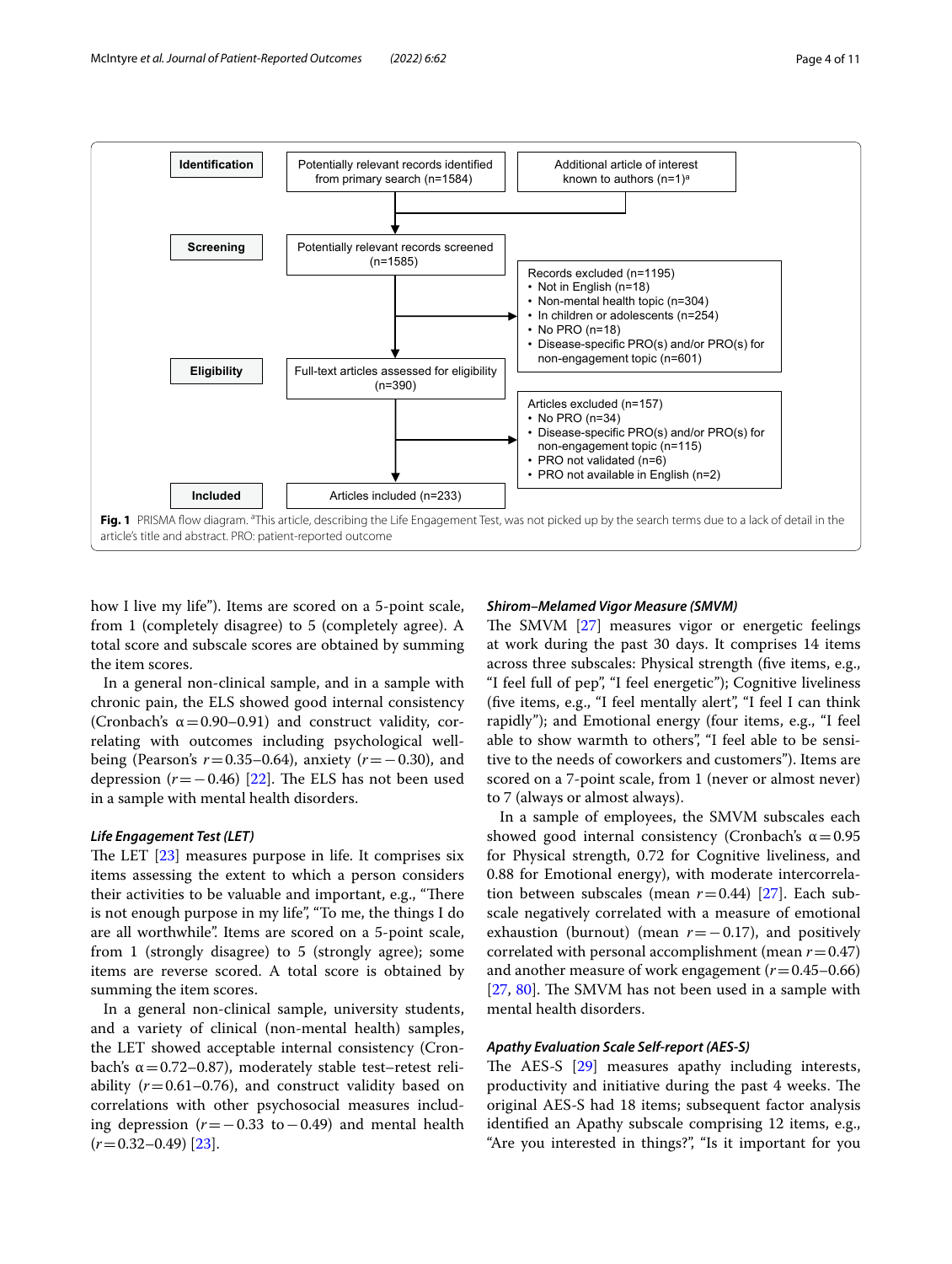# <span id="page-4-0"></span>**Table 1** Validated PROs to assess any aspect of patient life engagement in mental health (adults)

| Concept/theme                    | Name of PRO [primary source]                                                                         | <b>Number</b><br>of hits <sup>a</sup> |
|----------------------------------|------------------------------------------------------------------------------------------------------|---------------------------------------|
| Life engagement                  | Engaged Living Scale (ELS) [22]                                                                      | 1                                     |
|                                  | Life Engagement Test (LET) [23]                                                                      | 1                                     |
| Work/occupation engagement/vigor | Utrecht Work Engagement Scale (UWES) [24]                                                            | 7                                     |
|                                  | Short version (UWES-9) [25]                                                                          |                                       |
|                                  | Profiles of Occupational Engagement in Severe mental illness—Productive occupations<br>(POES-P) [26] | 3                                     |
|                                  | Shirom-Melamed Vigor Measure (SMVM) [27]                                                             | 1                                     |
| Motivation/reward/energy-apathy  | Behavioral Activation System (BAS) scale [28]                                                        | 28                                    |
|                                  | Apathy Evaluation Scale Self-report (AES-S) [29]<br>Short version [30, 31]                           | 14                                    |
|                                  | Motivation and Pleasure Scale-Self-Report (MAP-SR) [32]                                              | 7                                     |
|                                  | Sensitivity to Reward (SR) scale [33]                                                                | 4                                     |
|                                  | Rewarding Events Inventory (REI) [34]                                                                | 3                                     |
|                                  | Motivation and Energy Inventory (MEI) [35]                                                           | 1                                     |
|                                  | Environmental Reward Observation Scale (EROS) [36]                                                   | 1                                     |
|                                  | Motivational Trait Questionnaire (MTQ) [37]                                                          |                                       |
|                                  | Reward Responsiveness (RR) [38]                                                                      | 1                                     |
|                                  | Work Extrinsic and Intrinsic Motivation Scale (WEIMS) [39]                                           | 1                                     |
|                                  | MacCarthy Task Motivation Scale (MCTMS) [40]                                                         | 1                                     |
| Pleasure-anhedonia               | Revised Chapman Physical and Social Anhedonia Scales (PAS/SAS) [41-43]                               | 36                                    |
|                                  | Snaith-Hamilton Pleasure Scale (SHAPS) [44]                                                          | 33                                    |
|                                  | Temporal Experience of Pleasure Scale (TEPS) [45]                                                    | 29                                    |
|                                  | Fawcett-Clarke Pleasure Capacity Scale (FCPCS) [46]                                                  | 6                                     |
|                                  | Anticipatory and Consummatory Interpersonal Pleasure Scale (ACIPS) [47]                              | 5                                     |
|                                  | Hedonic Deficit & Interference Scale (HDIS) [48]                                                     | 2                                     |
|                                  | Dimensional Anhedonia Rating Scale (DARS) [49]                                                       | 2                                     |
|                                  | Domains of Pleasure Scale (DOPS) [50]                                                                | 1                                     |
|                                  | Specific Loss of Interest and Pleasure Scale (SLIPS) [51]                                            | 1                                     |
| Attention/alertness              | Attentional Control Scale (ACS) [52]                                                                 | 14                                    |
|                                  | Mindful Attention Awareness Scale (MAAS) [53]                                                        | 3                                     |
|                                  | Everyday Life Attention Scale (ELAS) [54]                                                            | 2                                     |
|                                  | Emotional Attentional Control Scale (eACS) (adaptation of ACS) [55]                                  |                                       |
|                                  | Toronto Hospital Alertness Test (THAT) [56]                                                          |                                       |
| Connectedness/social well-being  | Keyes Social Well-Being (SWB) scale [57]                                                             | 3                                     |
|                                  | Social Connectedness Scale—Revised (SCS-R) [58]                                                      | 2                                     |
|                                  | Autonomy-Connectedness Scale, 30-item version (ACS-30) [59]                                          | 1                                     |
| Mental/psychological well-being  | Warwick-Edinburgh Mental Well-Being Scale (WEMWBS) [60]<br>Short version (SWEMWBS) [61]              | 16                                    |
|                                  | WHO (Five) Well-Being Questionnaire (WHO-5) [62]                                                     | 14                                    |
|                                  | Ryff's scales of Psychological Well-Being (PWB) [63]                                                 | 12                                    |
|                                  | Mental Health Continuum Short Form (MHC-SF) [64, 65]                                                 | 3                                     |
|                                  | Flourishing Scale (FS) [66]                                                                          | 3                                     |
|                                  | Comprehensive Inventory of Thriving (CIT) [67]                                                       | 1                                     |
|                                  | Psychological General Well-Being Index (PGWBI) [68]                                                  | 1                                     |
|                                  | Inventory of General Life Functioning (GLF) (adaptation of PGWBI) [69]                               | 1                                     |
| Life satisfaction/meaning        | Satisfaction With Life Scale (SWLS) [70]                                                             | 16                                    |
|                                  | Personal Well-being Index (PWI) [71, 72]                                                             | 3                                     |
|                                  | Meaning in Life Questionnaire (MLQ) [73]                                                             | 2                                     |
| Calmness-arousal                 | Stress Arousal Checklist (SACL) [74]                                                                 | 1                                     |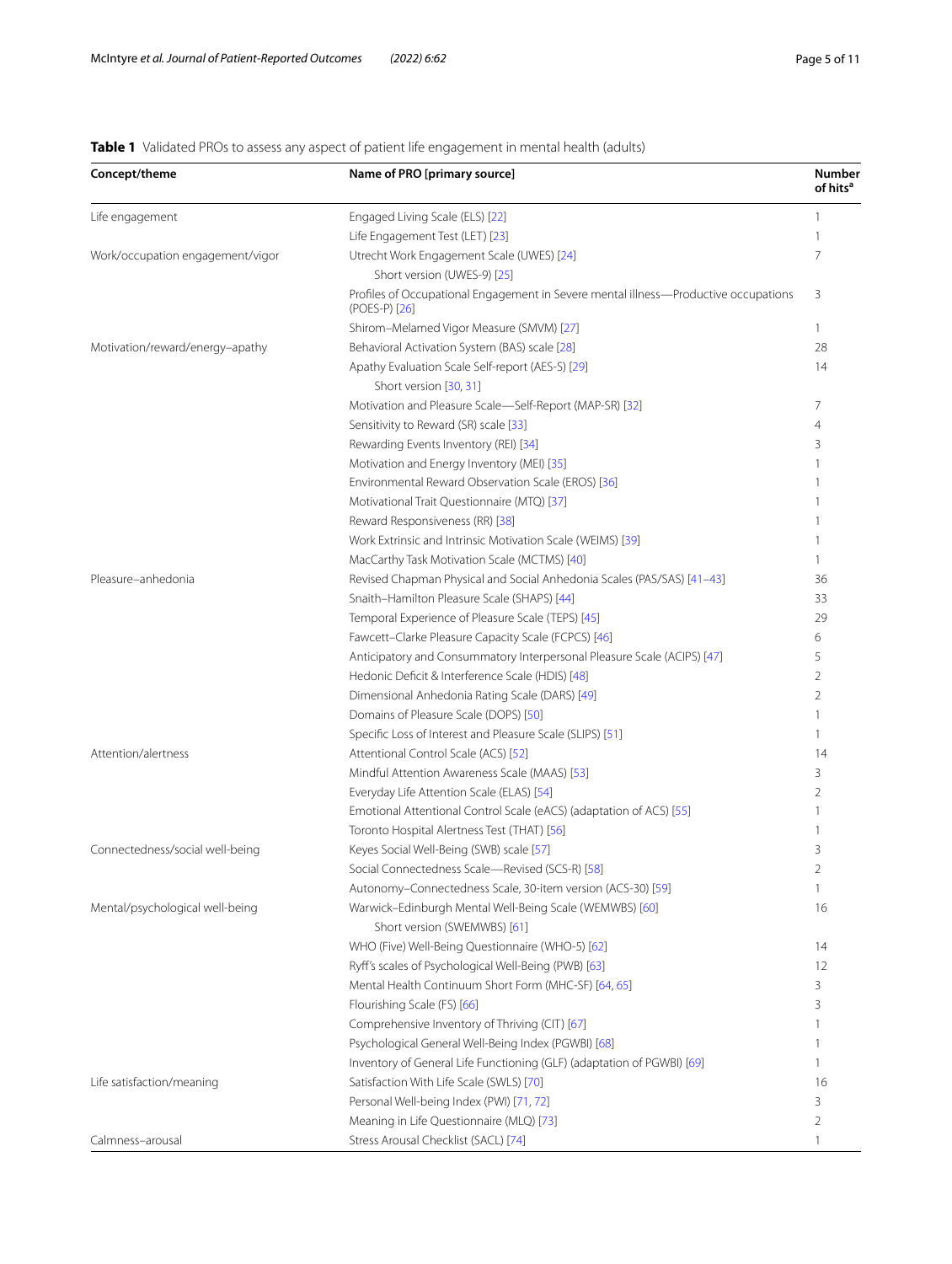**Table 1** (continued)

| Concept/theme | Name of PRO [primary source]                                      | <b>Number</b><br>of hits <sup>a</sup> |
|---------------|-------------------------------------------------------------------|---------------------------------------|
| Rumination    | Ruminative Response Scale (RRS) [75]                              | 20                                    |
|               | Revised version [76]                                              |                                       |
|               | Ruminative Thought Style Questionnaire (RTSQ) [77]                | 4                                     |
|               | Leuven Adaptation of the Rumination on Sadness Scale (LARSS) [78] |                                       |
|               | Mini Cambridge-Exeter Repetitive Thought Scale (Mini-CERTS) [79]  |                                       |

*PRO* patient-reported outcome

<sup>a</sup> I.e., the number of eligible articles in which the PRO appeared

to get things done during the day?", "Do you feel motivated?" [[29–](#page-9-4)[31](#page-9-10)]. Items are scored on a 5-point scale, from 0 (not at all) to 4 (very much)  $[29-31]$  $[29-31]$ .

In a sample that included healthy participants and those with MDD, the AES-S showed satisfactory internal consistency (Cronbach's  $\alpha$  = 0.86) and test–retest reliability (Pearson's  $r = 0.76$ ); convergent validity with clinicianrated apathy  $(r=0.72)$  (the correlation was smaller with informant-rated apathy,  $r=0.43$ ); divergent validity with patient-rated depression and anxiety  $(r=0.42$  for both); and was able to discriminate between healthy participants and those with MDD  $[29]$  $[29]$ . The AES has also been validated in psychosis/schizophrenia, and is able to distinguish patients with schizophrenia from healthy controls [[31,](#page-9-10) [81\]](#page-10-7).

#### *Motivation and Pleasure Scale—Self‑Report (MAP‑SR)*

The MAP-SR [[32\]](#page-9-11) measures motivation and pleasure during the past week. It has 15 items, covering the domains of social and recreational or work pleasure (six items, e.g., "In the past week, how often have you experienced pleasure from being with other people?", "Looking ahead to being with other people in the next few weeks, how much pleasure do you expect you will experience from being with others?"); feelings and motivations about close, caring relationships (three items, e.g., "When it comes to relationships with your family members, how important have these relationships been to you over the past week?"); and motivation and efort to engage in activities (six items, e.g., "In the past week how motivated have you been to be around other people and do things with them?", "In the past week how much effort have you made to actually do things with other people?"). Items are scored on a 5-point scale, from 0 (none/not at all) to 4 (very/extremely).

In schizophrenia/schizoafective disorder, the MAP-SR showed excellent internal consistency (Cronbach's  $\alpha$  = 0.90), good convergent validity with another rating of motivation and pleasure  $(r=0.65)$ , and divergent validity from depressive/anxiety symptoms (*r*=0.06) and positive

symptoms  $(r=0.11)$ , though not from agitation/mania  $(r=0.41)$  [\[32](#page-9-11)].

#### *Motivation and Energy Inventory (MEI)*

The MEI  $[35]$  measures vitality in the past 4 weeks. It was designed to be responsive to treatment efects and able to discriminate among patient populations with difering clinical characteristics. It comprises 27 items across three subscales: Mental energy (ten items, e.g., "During the past 4 weeks, how often did you feel satisfed with what you accomplished during the day?", "During the past 4 weeks, how often did you have trouble getting out of bed in the morning because you didn't want to face the day?"), Social motivation (ten items, e.g., "During the past 4 weeks, how often did you avoid social conversations with others?", "During the past 4 weeks, how much of the time did you prefer to be alone?"), and Physical energy (seven items, e.g., "During the past 4 weeks, how often did you feel enthusiastic when you began your day?", "During the past 4 weeks, how often did you run out of energy before the end of the day?"). Items are variably scored on a 5-, 6- or 7-point scale; some items are reverse scored.

In depression, the three MEI subscales each showed good internal consistency (Cronbach's  $\alpha = 0.75 - 0.89$ ), construct validity (moderate correlation with quality of life, *r*=−0.42 to−0.64, and modest correlation with depressive symptoms, *r*=−0.15 to−0.26), and could detect changes over time [\[35](#page-9-14)]. In schizophrenia, an 18-item inpatient version of the MEI distinguished between patients and controls, and correlated with symptoms including depressive symptoms (Spearman's *r*=−0.49) and overall psychopathology (*r*=−0.37), but not positive symptoms (*r*=−0.14), indicating good divergent validity  $[82]$  $[82]$ . The 18-item inpatient version has also been used in MDD [\[83\]](#page-10-9).

## *Dimensional Anhedonia Rating Scale (DARS)*

The DARS  $[49]$  $[49]$  measures desire/interest, motivation, effort, and pleasure "right now". It comprises 17 items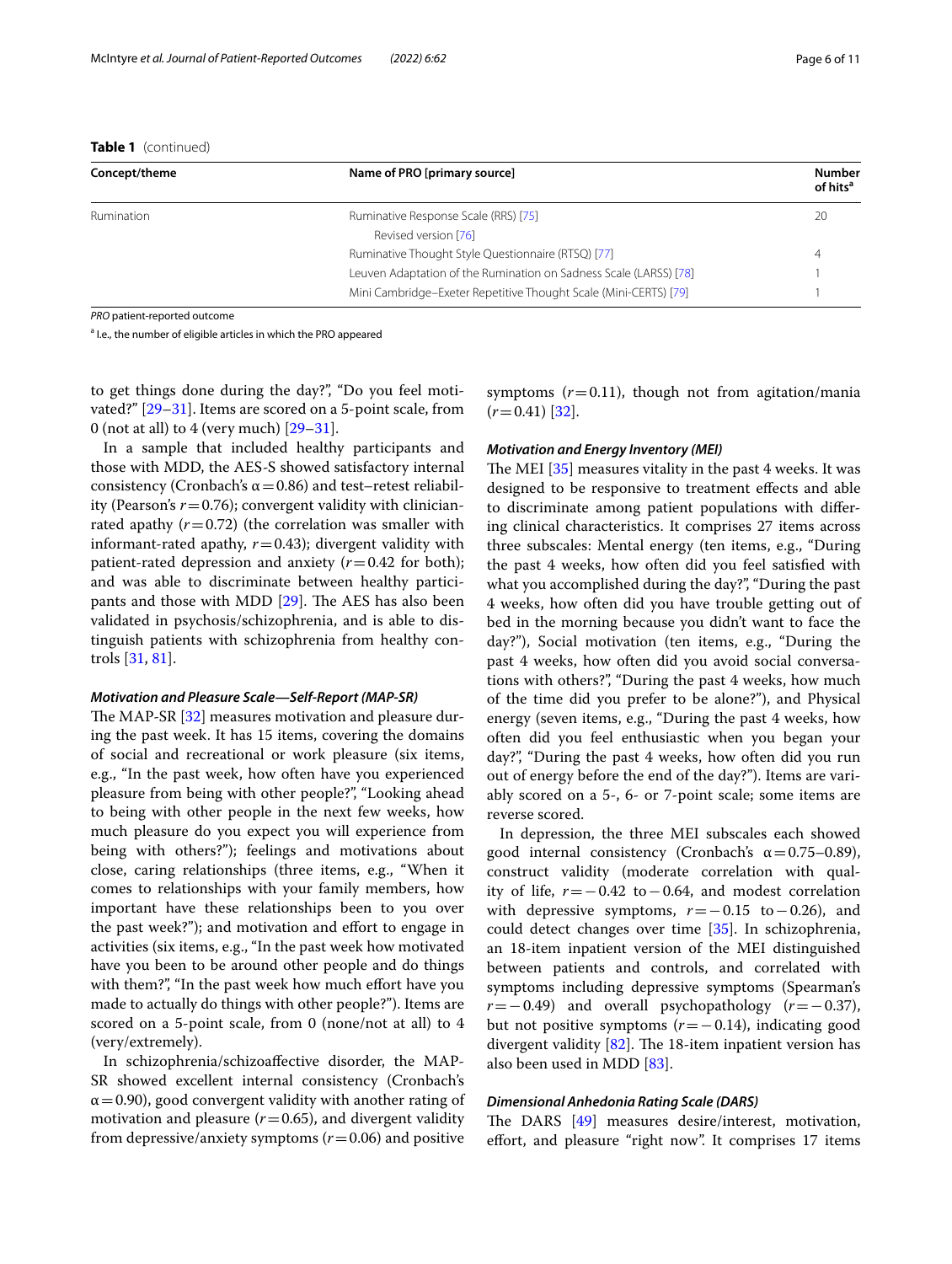across four domains: Hobbies/past-times, Food/drinks, Social activities, and Sensory experiences. For each domain, the patient must provide two examples of what they fnd rewarding (e.g., their two favorite hobbies/ past-times), and then answer standardized questions about these examples (e.g., "I would enjoy these activities", "I would spend time doing these activities"). Items are scored on a 5-point scale, from 0 (not at all) to 4 (very much); some items are reverse scored. A total score is obtained by summing the item scores.

In patients with MDD/bipolar depressive episodes, the DARS showed excellent internal consistency (Cronbach's  $\alpha$  = 0.96), convergent validity with another anhedonia scale (*r*=−0.79), moderate correlation with a depression measure (*r*=−0.37), and was able to distinguish MDD from healthy controls [\[49](#page-9-27)].

# *World Health Organization (Five) Well‑Being Questionnaire (WHO‑5)*

The WHO-5  $[62]$  $[62]$  measures psychological well-being over the past 2 weeks. It comprises fve items: "I feel cheerful and in good spirits", "I feel calm and relaxed", "I feel active and vigorous", "I wake up feeling fresh and rested", and "My daily life is flled with things that interest me". Items are scored on a 6-point scale, from 0 (at no time) to 5 (all the time). A 'raw score' from 0 to 25 is obtained by summing the item scores, and a 'standardized percentage score' from 0 to 100 is calculated by multiplying the raw score by 4.

The WHO-5 is a widely administered PRO that can be used irrespective of underlying illness (or lack of illness), and has been thoroughly validated across many diferent mental health settings [[84–](#page-10-15)[87](#page-10-16)]. It can be used as a screening tool for depression (a raw score below 13 is an indication that the individual should be tested for depression), and it can capture improvement in well-being over time in clinical trials [[62](#page-9-40), [85\]](#page-10-17).

#### *Comprehensive Inventory of Thriving (CIT)*

The CIT  $[67]$  $[67]$  $[67]$  is a comprehensive measure of psychological well-being designed for use in research purposes and for in-depth assessment of well-being in health settings, such as psychiatric and clinical practices. It is also available as a brief version for initial assessment of wellbeing. The CIT comprises 54 items across seven dimensions: Relationships (e.g., "There are people I can depend on to help me"), Engagement (e.g., "I get fully absorbed in activities I do"), Mastery (e.g., "I use my skills a lot in my everyday life"), Autonomy (e.g., "Other people decide most of my life decisions"), Meaning (e.g., "My life has a clear sense of purpose"), Optimism (e.g., "I am optimistic about my future"), and Subjective well-being (e.g., "I feel negative most of the time"). Items are scored on a 5-point scale, from 1 (strongly disagree) to 5 (strongly agree); some items are reverse scored.

In a general non-clinical sample, the CIT subscales showed good internal consistency (Cronbach's  $\alpha$  = 0.71– 0.96), good test–retest reliability (*r*=0.57–0.83), convergent validity with other measures of psychological well-being, divergent validity with measures of ill-being, and good predictive validity for health and quality of life [[67\]](#page-9-45). The CIT also negatively correlates with measures of depression ( $r = -0.46$ ) and anxiety ( $r = -0.34$ ) [[88](#page-10-18)].

#### *Stress Arousal Checklist (SACL)*

The SACL  $[74]$  measures stress and arousal. It comprises two subscales, which do not correlate with each other [[74,](#page-10-6) [89](#page-10-19)]. Originally, the Stress subscale consisted of 19 adjectives (tense, worried, apprehensive, bothered, uneasy, dejected, uptight, nervous, distressed, fearful, jittery, peaceful, relaxed, cheerful, contented, pleasant, comfortable, calm, restful), and the Arousal subscale consisted of 15 adjectives (active, energetic, vigorous, alert, lively, activated, stimulated, aroused, drowsy, tired, idle, sluggish, sleepy, somnolent, passive). However, other studies have since adjusted the list of adjectives (for example, 20- and 30-adjective versions are available) [[90](#page-10-20), [91\]](#page-10-21). Each adjective is rated as one of four options: 'definitely feel' (++), 'feel slightly' (+), 'do not understand or cannot decide' (?), and 'definitely do not feel'  $(-)$ . These scores are dichotomized to a 2-point scale, from 0 (do not feel [− and ?]) to 1 (do feel [++ and+]) (some items are reverse scored), and summed for each subscale.

The SACL subscales are able to differentiate psychiatric inpatients from healthy controls [\[90](#page-10-20)]. In university students, compared with another measure of stress, the Stress subscale showed convergent validity (*r*=0.85) and the Arousal subscale showed divergent validity (*r*=−0.25) [[89](#page-10-19)]. Compared with a measure of relaxation, the Arousal subscale showed greater correlation  $(r=0.35)$  than the Stress subscale  $(r=0.23)$  [[91\]](#page-10-21).

#### **Discussion**

In this review, 49 validated PROs of varying complexity were identifed that may be used to assess aspects of life engagement in adults with mental health symptoms. From this list, only two PROs specifcally captured their respective authors' interpretation of life engagement; the remaining PROs generally focused on a single aspect of life engagement, for example, the ability to feel pleasure. Overall, the results of this review indicate that there are no validated PROs that can capture all aspects of life engagement within the conceptual framework defned by expert psychiatrists  $[9]$  $[9]$ , and thus it is not possible to fully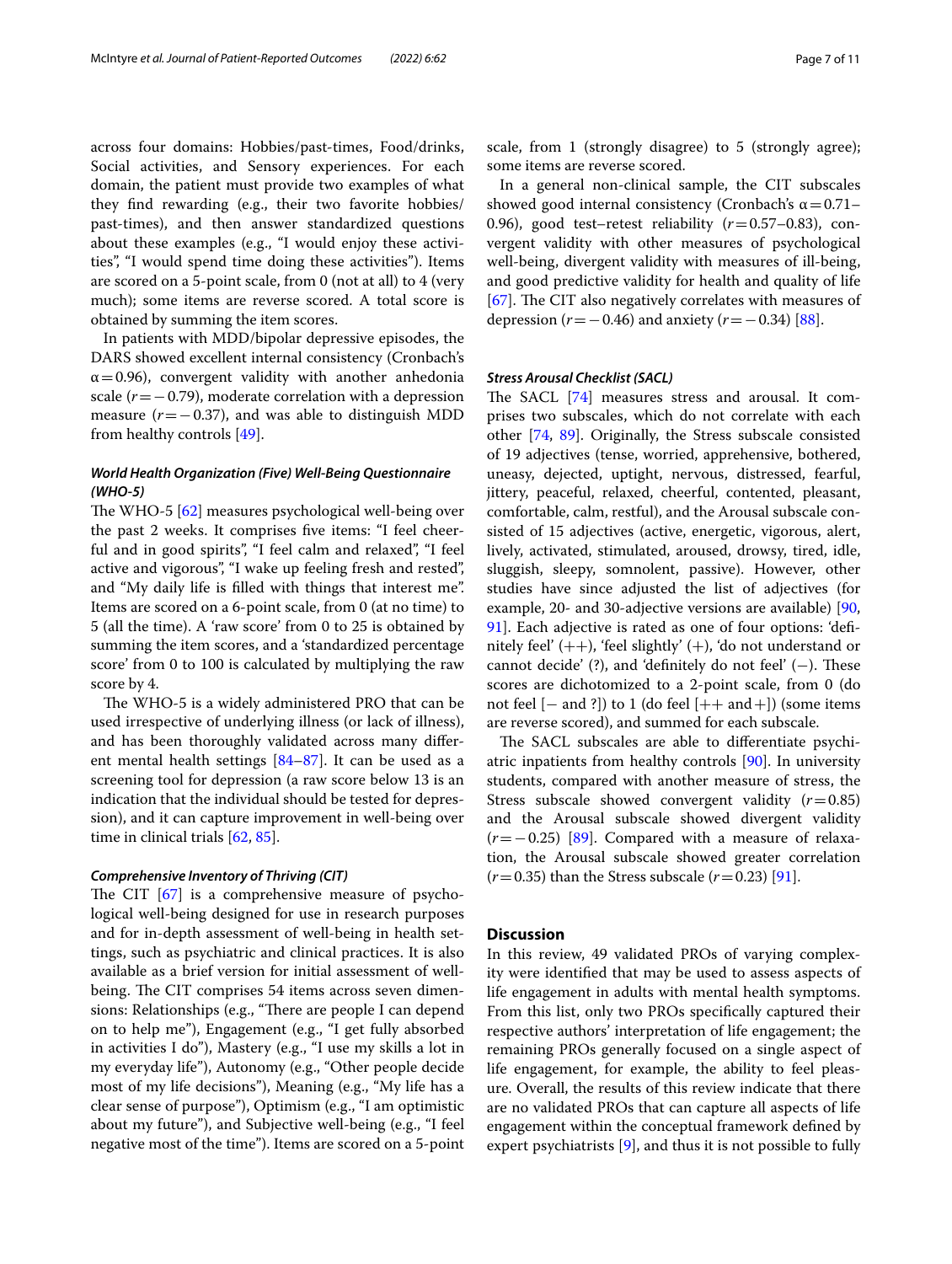evaluate the life engagement framework in research and/ or clinical practice using existing tools.

Considering the two 'life engagement' PROs, the Engaged Living Scale (ELS) and Life Engagement Test (LET) each include items to measure motivation and reward, life fulfllment, and value-based living [\[22](#page-9-1), [23](#page-9-2)]. The LET also includes an item to measure valued activities. However, neither PRO captures the cognitive or vitality aspects of life engagement, which are important aspects of treatment efectiveness [\[12](#page-8-10)]. Furthermore, both PROs are rather brief—the LET comprises just six items, and the ELS comprises six 'life fulfllment' items that measure a person's current status (e.g., "I feel that I am living a full life"), with the remaining ten 'valued living' items being more conceptual and potentially less useful to track changes over time (e.g., "I know how I want to live my life"). Finally, both PROs appeared just once in eligible SLR articles, and neither PRO has been used in a sample with mental health disorders (though both negatively correlate with mental health symptoms), suggesting that neither PRO has become established in mental health clinical research or practice.

Considering specifc aspects of life engagement, a number of widely used PROs were identifed to measure pleasure–anhedonia, in line with a previous review in MDD [[92\]](#page-10-22). Anticipatory pleasure (related to motivation to engage in rewarding and goal-directed behavior) and consummatory pleasure (momentary pleasure that is experienced while engaged in an enjoyable activity) may be suppressed in mental health disorders [[93](#page-10-23), [94\]](#page-10-24), and are likely to be key components of life engagement. Other aspects of engagement for which commonly used PROs were identifed included motivation/reward/energy–apathy, attention/alertness, mental/psychological well-being, life satisfaction/meaning, and rumination. However, none of these PROs encompass the full concept of life engagement.

Another observation from this review is that the majority of PROs appeared in the search results  $\leq$  3 times, indicating that most of these rating scales have not become established in research.

The implications of this review for research and clinical practice are that there is a need for a new, validated PRO to more comprehensively measure life engagement in mental health—a meaningful clinical outcome beyond improvement of core symptoms. Thus, future research should attempt to develop such a PRO, potentially by adapting or combining PROs identifed in this review to better align with the framework. Recently, an expert panel attempted to repurpose an existing PRO of depressive symptoms to potentially capture multiple aspects of life engagement  $[95]$ . The panel selected relevant items from the Inventory of Depressive Symptomatology Self-Report (IDS-SR) to create the 'IDS-SR<sub>10</sub> Life Engagement' exploratory subscale. Though in need of further validation and input from patients, the IDS-SR<sub>10</sub> Life Engagement subscale has been used to show a beneft for active treatment versus placebo in a post hoc analysis of MDD clinical studies, and may represent a useful new tool in clinical research [[95](#page-10-25)].

It should be noted that improvement in functional outcomes that refect life engagement may lag behind symptomatic improvement, since the presence of unresolved mental health symptoms can limit improvements in other domains  $[96, 97]$  $[96, 97]$  $[96, 97]$  $[96, 97]$  $[96, 97]$ . Thus, a life engagement PRO may not show a treatment efect as quickly as a PRO that measures core mental health symptoms.

Limitations of this SLR include that a single database was searched; that a single reviewer selected articles, increasing the risk of rejecting relevant reports; and that PROs tend to be secondary or exploratory study outcomes in clinical trials, and thus may not be mentioned in the publication abstract. Finally, the conceptual framework of life engagement requires additional validation and further clarifcation on how it difers from existing concepts.

# **Conclusions**

Numerous PROs are available that may capture aspects of life engagement. However, a need remains for a new PRO that can be used in clinical trials in mental health disorders to provide a more comprehensive description of improvements in life engagement that may result from successful treatment. If such a tool can be developed, it will assist in the development of new treatments that may provide meaningful and valued benefts to patients with mental health disorders.

#### **Abbreviations**

ACT: Acceptance and commitment therapy; AES-S: Apathy Evaluation Scale Self-report; CIT: Comprehensive Inventory of Thriving; DARS: Dimensional Anhedonia Rating Scale; ELS: Engaged Living Scale; EMA: European Medicines Agency; FDA: Food and Drug Administration; IDS-SR: Inventory of Depressive Symptomatology Self-Report; LET: Life Engagement Test; MAP-SR: Motivation and Pleasure Scale—Self-Report; MDD: Major depressive disorder; MEI: Motivation and Energy Inventory; PRO: Patient-reported outcome; SACL: Stress Arousal Checklist; SLR: Systematic literature review; SMVM: Shirom– Melamed Vigor Measure; WHO-5: World Health Organization (Five) Well-Being Questionnaire.

#### **Acknowledgements**

Writing support was provided by Cambridge—a Prime Global Agency (Cambridge, UK), and funded by Otsuka Pharmaceutical Development & Commercialization Inc. and H. Lundbeck A/S.

#### **Author contributions**

CPW contributed to the design of the study, acquired the data, and contributed to the interpretation of data. RSM, ZI, CW, SRM, PM and MET contributed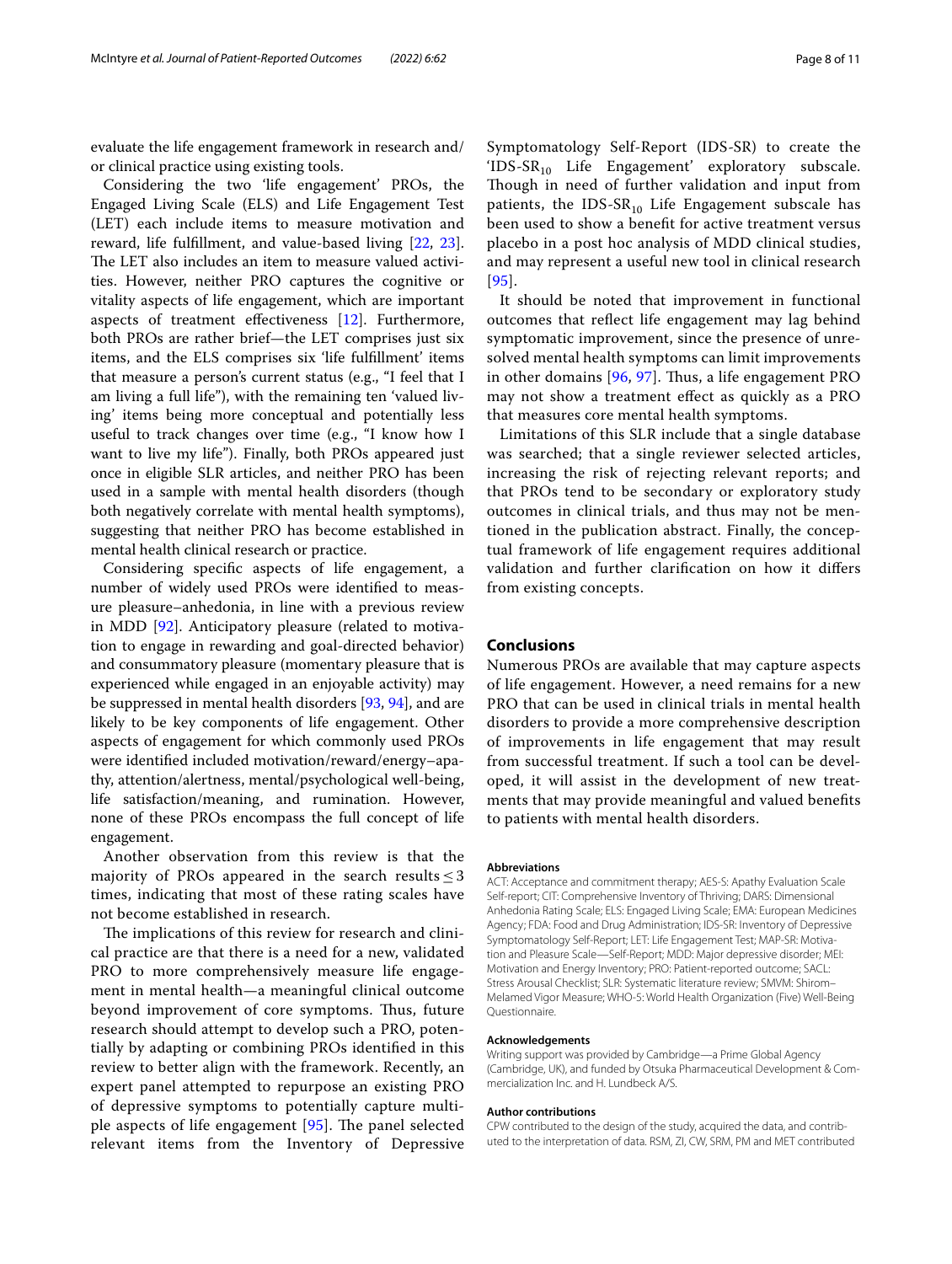to the design of the study and the interpretation of data. All authors participated in the drafting or the critical review of the article; read and approved the fnal manuscript; and agree to be accountable for all aspects of the work. All authors read and approved thefnal manuscript.

#### **Funding**

This work was supported by Otsuka Pharmaceutical Development & Commercialization Inc. (Princeton, NJ, USA) and H. Lundbeck A/S (Valby, Denmark). Authors affiliated with the sponsors were involved in the design of the study, the analysis and interpretation of data, and the writing and reviewing of this article.

#### **Availability of data and materials**

All data generated or analyzed during this study are included in this published article.

## **Declarations**

**Ethics approval and consent to participate** Not applicable.

#### **Consent for publication**

Not applicable.

#### **Competing interests**

RSM has received research grant support from CIHR/GACD/National Natural Science Foundation of China (NSFC); and speaker/consultation fees from Lundbeck, Janssen, Alkermes, Neumora Therapeutics, Boehringer Ingelheim, Sage, Biogen, Mitsubishi Tanabe, Purdue, Pfzer, Otsuka, Takeda, Neurocrine, Sunovion, Bausch Health, Axsome, Novo Nordisk, Kris, Sanof, Eisai, Intra-Cellular, NewBridge Pharmaceuticals, AbbVie, and Atai Life Sciences. He is a CEO of Braxia Scientifc Corp. ZI has received grant support from CIHR, NIH, Brain Canada, and Weston Foundation, and has served as a consultant for Janssen, Lundbeck and Otsuka. Additionally, his institution has received funds on his behalf from Acadia, Biogen, Roche, and Sunovion. CPW is an employee of Cambridge—a Prime Global Agency, which received funding from Otsuka Pharmaceutical Development & Commercialization Inc. and H. Lundbeck A/S for this work. CW was a full-time employee of Otsuka Pharmaceutical Development & Commercialization Inc. at the time that this work was conducted. SRM is a full-time employee of H. Lundbeck A/S. PM received funding from H. Lundbeck A/S for this work. MET has served as an advisor/consultant for Acadia Inc, Akili Inc, Alkermes Plc, Allergan Inc, Axsome, BioHaven Inc, Clexio Pharma, Gerson Lehrman Group Inc, H. Lundbeck A/S, Jazz Pharmaceuticals, Johnson & Johnson, Merck & Company Inc, Otsuka Pharmaceutical Company Ltd, Pfzer Inc, Sage Pharmaceuticals, Seelos Pharmaceuticals, Sunovion Pharmaceuticals Inc, Takeda Pharmaceutical Company Ltd; he has received grant support from Acadia Inc, Allergan Inc, AssureRx Health, Axsome Therapeutics Inc, BioHaven Inc, Intracellular Inc, Johnson & Johnson, Otsuka Pharmaceutical Company Ltd, Patient-Centered Outcomes Research Institute (PCORI), Takeda Pharmaceutical Company Ltd; and royalties from American Psychiatric Foundation, Guilford Publications, Herald House, Kluwer-Wolters, WW Norton & Company Inc; and his spouse is employed by Peloton Advantage, which does business with most major pharmaceutical companies.

#### **Author details**

<sup>1</sup> Mood Disorders Psychopharmacology Unit, University Health Network, University of Toronto, 399 Bathurst Street, MP 9-325, Toronto, ON M5T 2S8, Canada. <sup>2</sup> Departments of Psychiatry, Clinical Neurosciences, and Community Health Sciences, Hotchkiss Brain Institute and O'Brien Institute for Public Health, University of Calgary, Calgary, AB, Canada. <sup>3</sup>Cambridge—a Prime Global Agency, Cambridge, UK. <sup>4</sup>Otsuka Pharmaceutical Development & Commercialization Inc., Princeton, NJ, USA. <sup>5</sup>H. Lundbeck A/S, Valby, Copenhagen, Denmark. <sup>6</sup> Perelman School of Medicine, University of Pennsylvania and the Philadelphia Veterans Afairs Medical Center, Philadelphia, PA, USA.

Received: 23 September 2021 Accepted: 17 May 2022

#### **References**

- <span id="page-8-0"></span>1. Mercieca-Bebber R, King MT, Calvert MJ, Stockler MR, Friedlander M (2018) The importance of patient-reported outcomes in clinical trials and strategies for future optimization. Patient Relat Outcome Meas 9:353–367
- <span id="page-8-1"></span>2. Weldring T, Smith SMS (2013) Patient-reported outcomes (PROs) and patient-reported outcome measures (PROMs). Health Serv Insights 6:61–68
- <span id="page-8-2"></span>3. Kiefer CM, Miller AR, Chacko B, Robertson AS (2020) FDA reported use of patient experience data in 2018 drug approvals. Ther Innov Regul Sci 54(3):709–716
- <span id="page-8-3"></span>4. United States Food and Drug Administration (FDA) (2020) FDA patient-focused drug development guidance series for enhancing the incorporation of the patient's voice in medical product development and regulatory decision making. [https://www.fda.gov/drugs/development](https://www.fda.gov/drugs/development-approval-process-drugs/fda-patient-focused-drug-development-guidance-series-enhancing-incorporation-patients-voice-medical)[approval-process-drugs/fda-patient-focused-drug-development-guida](https://www.fda.gov/drugs/development-approval-process-drugs/fda-patient-focused-drug-development-guidance-series-enhancing-incorporation-patients-voice-medical) [nce-series-enhancing-incorporation-patients-voice-medical](https://www.fda.gov/drugs/development-approval-process-drugs/fda-patient-focused-drug-development-guidance-series-enhancing-incorporation-patients-voice-medical). Accessed 23 Sep 2021
- <span id="page-8-4"></span>5. European Medicines Agency (EMA) Committee for Medicinal Products for Human Use (CHMP) (2020) ICH refection paper on proposed ICH guideline work to advance patient focused drug development. European Medicines Agency, Amsterdam, The Netherlands. [https://www.ema.](https://www.ema.europa.eu/en/documents/scientific-guideline/ich-reflection-paper-proposed-ich-guideline-work-advance-patient-focused-drug-development_en.pdf) [europa.eu/en/documents/scientifc-guideline/ich-refection-paper](https://www.ema.europa.eu/en/documents/scientific-guideline/ich-reflection-paper-proposed-ich-guideline-work-advance-patient-focused-drug-development_en.pdf)[proposed-ich-guideline-work-advance-patient-focused-drug-devel](https://www.ema.europa.eu/en/documents/scientific-guideline/ich-reflection-paper-proposed-ich-guideline-work-advance-patient-focused-drug-development_en.pdf) [opment\\_en.pdf.](https://www.ema.europa.eu/en/documents/scientific-guideline/ich-reflection-paper-proposed-ich-guideline-work-advance-patient-focused-drug-development_en.pdf) Accessed 23 Sep 2021
- <span id="page-8-5"></span>6. Linton MJ, Dieppe P, Medina-Lara A (2016) Review of 99 self-report measures for assessing well-being in adults: exploring dimensions of well-being and developments over time. BMJ Open 6(7):e010641
- <span id="page-8-19"></span>7. Lindert J, Bain PA, Kubzansky LD, Stein C (2015) Well-being measurement and the WHO health policy Health 2010: systematic review of measurement scales. Eur J Public Health 25(4):731–740
- <span id="page-8-6"></span>Reininghaus U, Priebe S (2012) Measuring patient-reported outcomes in psychosis: conceptual and methodological review. Br J Psychiatry 201(4):262–267
- <span id="page-8-7"></span>Weiss C, Meehan SR, Brown TM et al (2021) Effects of adjunctive brexpiprazole on calmness and engagement in major depressive disorder: post hoc analysis of patient-reported outcomes from clinical trial exit interviews. J Patient Rep Outcomes 5(1):128
- <span id="page-8-8"></span>10. Bartrés-Faz D, Cattaneo G, Solana J, Tormos JM, Pascual-Leone A (2018) Meaning in life: resilience beyond reserve. Alzheimers Res Ther 10(1):47
- <span id="page-8-9"></span>11. MacKenzie E, Therrien F, Brown TM, Weiss C, Meehan SR (2021) Exploring the concept of life engagement from the perspective of patients with major depressive disorder: a study using patient interviews. Poster presented at American Society of Clinical Psychopharmacology Annual Meeting, virtual conference, 1–4 June 2021
- <span id="page-8-10"></span>12. Rosenblat JD, Simon GE, Sachs GS et al (2019) Treatment efectiveness and tolerability outcomes that are most important to individuals with bipolar and unipolar depression. J Afect Disord 243:116–120
- <span id="page-8-11"></span>13. Treadway MT, Zald DH (2011) Reconsidering anhedonia in depression: lessons from translational neuroscience. Neurosci Biobehav Rev 35(3):537–555
- <span id="page-8-12"></span>14. Robert P, Lanctôt KL, Agüera-Ortiz L et al (2018) Is it time to revise the diagnostic criteria for apathy in brain disorders? The 2018 international consensus group. Eur Psychiatry 54:71–76
- <span id="page-8-13"></span>15. Lambert C, Da Silva S, Ceniti AK, Rizvi SJ, Foussias G, Kennedy SH (2018) Anhedonia in depression and schizophrenia: a transdiagnostic challenge. CNS Neurosci Ther 24(7):615–623
- <span id="page-8-14"></span>16. Chase TN (2011) Apathy in neuropsychiatric disease: diagnosis, pathophysiology, and treatment. Neurotox Res 19(2):266–278
- <span id="page-8-15"></span>17. World Health Organization (1995) The World Health Organization Quality of Life assessment (WHOQOL): position paper from the World Health Organization. Soc Sci Med 41(10):1403–1409
- <span id="page-8-16"></span>18. Beddington J, Cooper CL, Field J et al (2008) The mental wealth of nations. Nature 455(7216):1057–1060
- <span id="page-8-17"></span>19. Bannigan K, Watson R (2009) Reliability and validity in a nutshell. J Clin Nurs 18(23):3237–3243
- <span id="page-8-18"></span>20. Patrick DL, Burke LB, Gwaltney CJ et al (2011) Content validity: establishing and reporting the evidence in newly developed patient-reported outcomes (PRO) instruments for medical product evaluation: ISPOR PRO good research practices task force report: part 1—eliciting concepts for a new PRO instrument. Value Health 14(8):967–977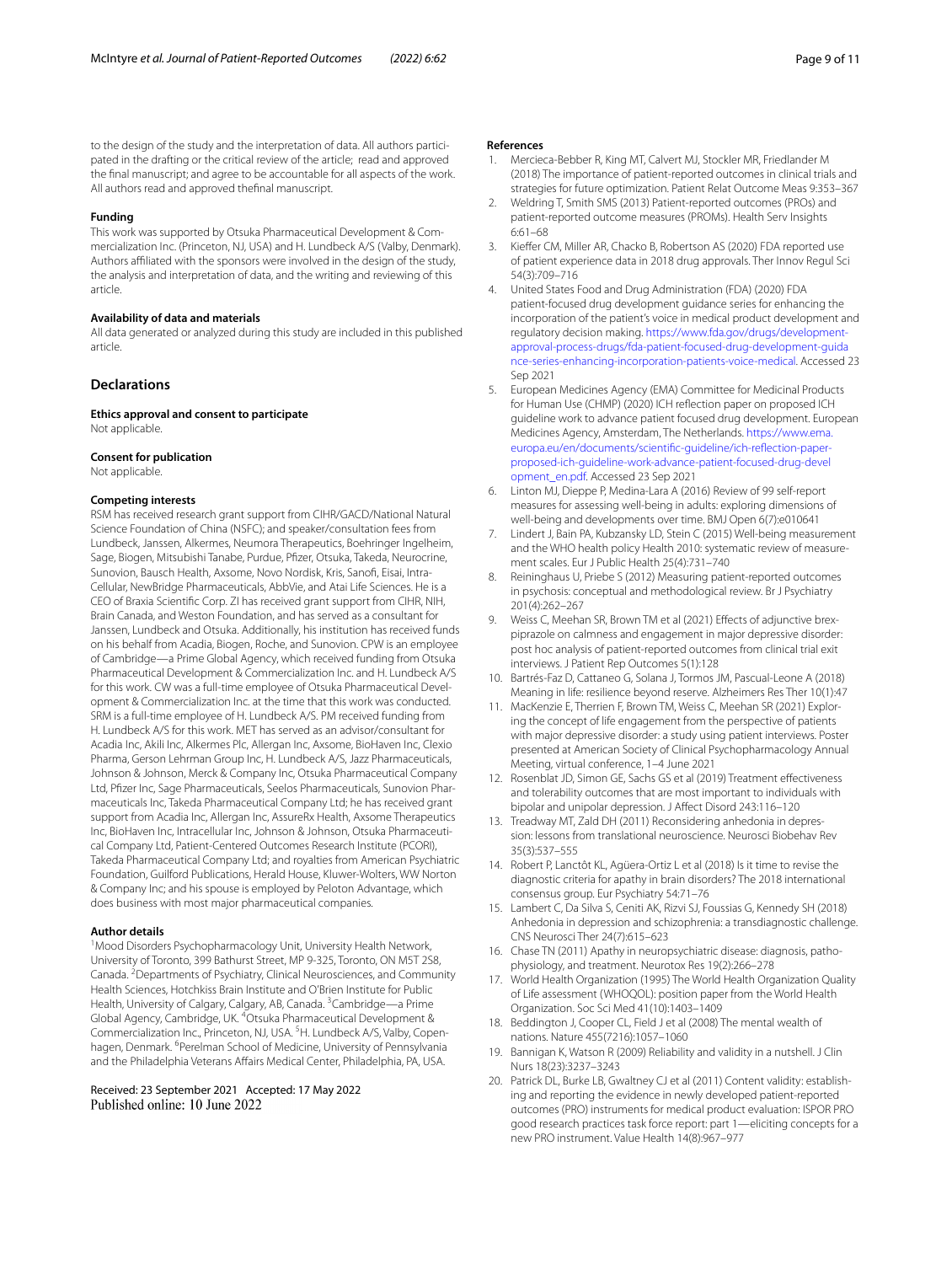- <span id="page-9-0"></span>21. Gallagher MW, Phillips CA, D'Souza J et al (2020) Trajectories of change in well-being during cognitive behavioral therapies for anxiety disorders: quantifying the impact and covariation with improvements in anxiety. Psychotherapy (Chic) 57(3):379–390
- <span id="page-9-1"></span>22. Trompetter HR, Ten Klooster PM, Schreurs KMG, Fledderus M, Westerhof GJ, Bohlmeijer ET (2013) Measuring values and committed action with the Engaged Living Scale (ELS): psychometric evaluation in a nonclinical sample and a chronic pain sample. Psychol Assess 25(4):1235–1246
- <span id="page-9-2"></span>23. Scheier MF, Wrosch C, Baum A et al (2006) The Life Engagement Test: assessing purpose in life. J Behav Med 29(3):291–298
- <span id="page-9-5"></span>24. Schaufeli WB, Salanova M, González-Romá V, Bakker AB (2002) The measurement of engagement and burnout: a two sample confrmatory factor analytic approach. J Happiness Stud 3:71–92
- <span id="page-9-6"></span>25. Schaufeli WB, Bakker AB, Salanova M (2006) The measurement of work engagement with a short questionnaire: a cross-national study. Educ Psychol Meas 66(4):701–716
- <span id="page-9-7"></span>26. Tjörnstrand C, Bejerholm U, Eklund M (2013) Psychometric testing of a self-report measure of engagement in productive occupations. Can J Occup Ther 80(2):101–110
- <span id="page-9-3"></span>27. Shirom A (2003) Feeling vigorous at work? The construct of vigor and the study of positive affect in organizations. In: Perrewe PL, Ganster DC (eds) Emotional and physiological processes and positive intervention strategies (Research in occupational stress and well being vol 3). Emerald Group Publishing Limited, Bingley
- <span id="page-9-8"></span>28. Carver CS, White TL (1994) Behavioral inhibition, behavioral activation, and afective responses to impending reward and punishment: the BIS/ BAS Scales. J Pers Soc Psychol 67(2):319–333
- <span id="page-9-4"></span>29. Marin RS, Biedrzycki RC, Firinciogullari S (1991) Reliability and validity of the Apathy Evaluation Scale. Psychiatry Res 38(2):143–162
- <span id="page-9-9"></span>30. Faerden A, Friis S, Agartz I et al (2009) Apathy and functioning in frstepisode psychosis. Psychiatr Serv 60(11):1495–1503
- <span id="page-9-10"></span>31. Faerden A, Nesvåg R, Barrett EA et al (2008) Assessing apathy: the use of the Apathy Evaluation Scale in frst episode psychosis. Eur Psychiatry 23(1):33–39
- <span id="page-9-11"></span>32. Llerena K, Park SG, McCarthy JM, Couture SM, Bennett ME, Blanchard JJ (2013) The Motivation and Pleasure Scale—Self-Report (MAP-SR): reliability and validity of a self-report measure of negative symptoms. Compr Psychiatry 54(5):568–574
- <span id="page-9-12"></span>33. Torrubia R, Ávila C, Moltó J, Caseras X (2001) The Sensitivity to Punishment and Sensitivity to Reward Questionnaire (SPSRQ) as a measure of Gray's anxiety and impulsivity dimensions. Pers Individ Dif 31(6):837–862
- <span id="page-9-13"></span>34. Hughes JR, Callas PW, Priest JS, Etter JF, Budney AJ, Sigmon SC (2017) Development of a self-report measure of reward sensitivity: a test in current and former smokers. Nicotine Tob Res 19(6):723–728
- <span id="page-9-14"></span>35. Fehnel SE, Bann CM, Hogue SL, Kwong WJ, Mahajan SS (2004) The development and psychometric evaluation of the Motivation and Energy Inventory (MEI). Qual Life Res 13(7):1321–1336
- <span id="page-9-15"></span>36. Armento MEA, Hopko DR (2007) The Environmental Reward Observation Scale (EROS): development, validity, and reliability. Behav Ther 38(2):107–119
- <span id="page-9-16"></span>37. Heggestad ED, Kanfer R (2000) Individual diferences in trait motivation: development of the Motivational Trait Questionnaire. Int J Educ Res 33(7–8):751–776
- <span id="page-9-17"></span>38. Van den Berg I, Franken IHA, Muris P (2010) A new scale for measuring reward responsiveness. Front Psychol 1:239
- <span id="page-9-18"></span>39. Tremblay MA, Blanchard CM, Taylor S, Pelletier LG, Villeneuve M (2009) Work Extrinsic and Intrinsic Motivation Scale: its value for organizational psychology research. Can J Behav Sci 41(4):213–226
- <span id="page-9-19"></span>40. MacCarthy B, Benson J, Brewin CR (1986) Task motivation and problem appraisal in long-term psychiatric patients. Psychol Med 16(2):431–438
- <span id="page-9-20"></span>41. Chapman LJ, Chapman JP, Raulin ML (1976) Scales for physical and social anhedonia. J Abnorm Psychol 85(4):374–382
- 42. Chapman LJ, Chapman JP (1978) The Revised Physical Anhedonia Scale. University of Wisconsin–Madison, Wisconsin
- <span id="page-9-21"></span>43. Eckblad ML, Chapman LJ, Chapman JP, Mishlove M (1982) The Revised Social Anhedonia Scale. University of Wisconsin–Madison, Wisconsin
- <span id="page-9-22"></span>44. Snaith RP, Hamilton M, Morley S, Humayan A, Hargreaves D, Trigwell P (1995) A scale for the assessment of hedonic tone: the Snaith–Hamilton Pleasure Scale. Br J Psychiatry 167(1):99–103
- <span id="page-9-23"></span>45. Gard DE, Gard MG, Kring AM, John OP (2006) Anticipatory and consummatory components of the experience of pleasure: a scale development study. J Res Pers 40(6):1086–1102
- <span id="page-9-24"></span>46. Fawcett J, Clark DC, Scheftner WA, Gibbons RD (1983) Assessing anhedonia in psychiatric patients. Arch Gen Psychiatry 40(1):79–84
- <span id="page-9-25"></span>47. Gooding DC, Pfum MJ (2014) The assessment of interpersonal pleasure: introduction of the Anticipatory and Consummatory Interpersonal Pleasure Scale (ACIPS) and preliminary fndings. Psychiatry Res 215(1):237–243
- <span id="page-9-26"></span>48. Frewen PA, Dean JA, Lanius RA (2012) Assessment of anhedonia in psychological trauma: development of the Hedonic Defcit and Interference Scale. Eur J Psychotraumatol 3:8585
- <span id="page-9-27"></span>49. Rizvi SJ, Quilty LC, Sproule BA, Cyriac A, Michael Bagby R, Kennedy SH (2015) Development and validation of the dimensional anhedonia rating scale (DARS) in a community sample and individuals with major depression. Psychiatry Res 229(1–2):109–119
- <span id="page-9-28"></span>50. Masselink M, van Roekel E, Heininga VE, Vrijen C, Oldehinkel AJ (2019) Domains of Pleasure Scale (DOPS): assessing pleasure across domains. OSF Preprints. [https://doi.org/10.31219/osf.io/bu7z5.](https://doi.org/10.31219/osf.io/bu7z5) Accessed 23 Sep 2021
- <span id="page-9-29"></span>51. Winer ES, Veilleux JC, Ginger EJ (2014) Development and validation of the Specific Loss of Interest and Pleasure Scale (SLIPS). J Affect Disord 152–154:193–201
- <span id="page-9-30"></span>52. Derryberry D, Reed MA (2002) Anxiety-related attentional biases and their regulation by attentional control. J Abnorm Psychol 111(2):225–236
- <span id="page-9-31"></span>53. Brown KW, Ryan RM (2003) The benefts of being present: mindfulness and its role in psychological well-being. J Pers Soc Psychol 84(4):822–848
- <span id="page-9-32"></span>54. Groen Y, Fuermaier ABM, Tucha L, Weisbrod M, Aschenbrenner S, Tucha O (2019) A situation-specifc approach to measure attention in adults with ADHD: the Everyday Life Attention Scale (ELAS). Appl Neuropsychol Adult 26(5):411–440
- <span id="page-9-33"></span>55. Barry TJ, Hermans D, Lenaert B, Debeer E, Grifth JW (2013) The eACS: attentional control in the presence of emotion. Pers Individ Dif 55:777–782
- <span id="page-9-34"></span>56. Shapiro CM, Auch C, Reimer M et al (2006) A new approach to the construct of alertness. J Psychosom Res 60(6):595–603
- <span id="page-9-35"></span>57. Keyes CLM (1998) Social well-being. Soc Psychol Q 61(2):121–140
- <span id="page-9-36"></span>58. Lee RM, Draper M, Lee S (2001) Social connectedness, dysfunctional interpersonal behaviors, and psychological distress: testing a mediator model. J Couns Psychol 48(3):310–318
- <span id="page-9-37"></span>59. Bekker MHJ, van Assen MALM (2006) A short form of the Autonomy Scale: properties of the Autonomy–Connectedness Scale (ACS-30). J Pers Assess 86(1):51–60
- <span id="page-9-38"></span>60. Tennant R, Hiller L, Fishwick R et al (2007) The Warwick–Edinburgh Mental Well-Being Scale (WEMWBS): development and UK validation. Health Qual Life Outcomes 5:63
- <span id="page-9-39"></span>61. Stewart-Brown S, Tennant A, Tennant R, Platt S, Parkinson J, Weich S (2009) Internal construct validity of the Warwick–Edinburgh Mental Well-Being Scale (WEMWBS): a Rasch analysis using data from the Scottish Health Education Population Survey. Health Qual Life Outcomes 7:15
- <span id="page-9-40"></span>62. World Health Organization Regional Office for Europe (1998) Well-being measures in primary health care: the DepCare Project. World Health Organization, Copenhagen. [https://www.euro.who.int/\\_\\_data/assets/](https://www.euro.who.int/__data/assets/pdf_file/0016/130750/E60246.pdf) [pdf\\_fle/0016/130750/E60246.pdf](https://www.euro.who.int/__data/assets/pdf_file/0016/130750/E60246.pdf). Accessed 23 Sep 2021
- <span id="page-9-41"></span>63. Ryf CD (1989) Happiness is everything, or is it? Explorations on the meaning of psychological well-being. J Pers Soc Psychol 57(6):1069–1081
- <span id="page-9-42"></span>64. Keyes CLM, Wissing M, Potgieter JP, Temane M, Kruger A, van Rooy S (2008) Evaluation of the mental health continuum: Short Form (MHC-SF) in Setswana-speaking South Africans. Clin Psychol Psychother 15(3):181–192
- <span id="page-9-43"></span>65. Keyes CLM (2005) The subjective well-being of America's youth: toward a comprehensive assessment. Adolesc Fam Health 4(1):3–11
- <span id="page-9-44"></span>66. Diener E, Wirtz D, Tov W et al (2010) New well-being measures: short scales to assess fourishing and positive and negative feelings. Soc Indic Res 97(2):143–156
- <span id="page-9-45"></span>67. Su R, Tay L, Diener E (2014) The development and validation of the Comprehensive Inventory of Thriving (CIT) and the Brief Inventory of Thriving (BIT). Appl Psychol Health Well Being 6(3):251–279
- <span id="page-9-46"></span>68. Dupuy HJ (1990) The Psychological General Well-Being (PGWB) index. In: Wenger NK, Mattson ME, Furburg CD, Elinson J (eds) Assessment of quality of life in clinical trials of cardiovascular therapies. Le Jacq Publishing, New York